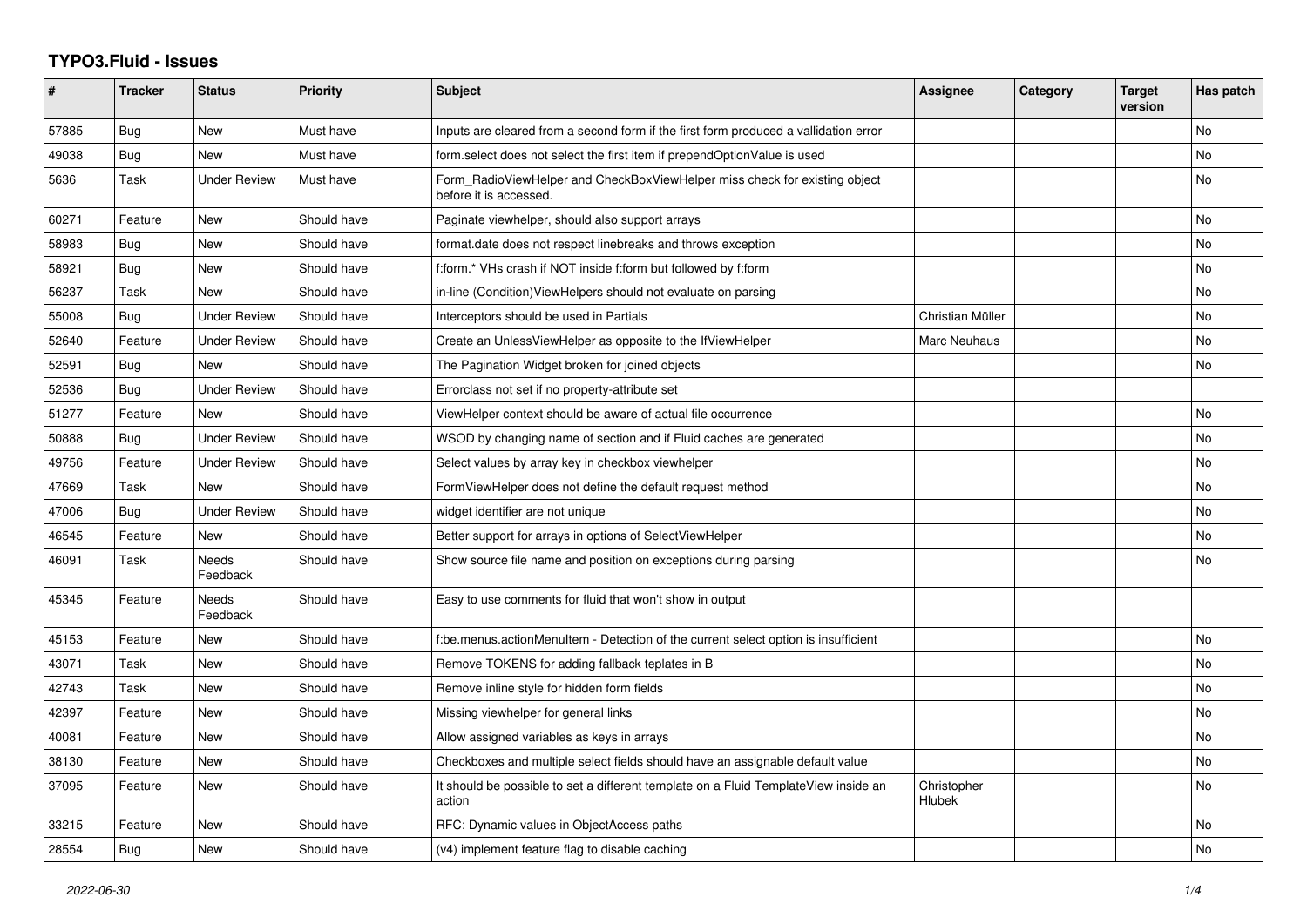| #     | <b>Tracker</b> | <b>Status</b>            | <b>Priority</b> | Subject                                                                                                     | Assignee               | Category | <b>Target</b><br>version | Has patch |
|-------|----------------|--------------------------|-----------------|-------------------------------------------------------------------------------------------------------------|------------------------|----------|--------------------------|-----------|
| 28553 | Bug            | <b>New</b>               | Should have     | improve XHProf test setup                                                                                   |                        |          |                          | <b>No</b> |
| 28552 | Bug            | New                      | Should have     | (v5) write ViewHelper test for compiled run; adjust functional test to do two passes<br>(uncached & cached) |                        |          |                          | No        |
| 28551 | Bug            | Accepted                 | Should have     | (v4) backport VHTest                                                                                        | Sebastian<br>Kurfuerst |          |                          | <b>No</b> |
| 28550 | Bug            | New                      | Should have     | (v4) make widgets cacheable, i.e. not implement childnodeaccess interface                                   |                        |          |                          | No        |
| 28549 | Bug            | New                      | Should have     | make widgets cacheable, i.e. not implement childnodeaccess interface                                        |                        |          |                          | No        |
| 13045 | Bug            | <b>New</b>               | Should have     | Entity decode of strings are different between if-conditions and output of variable                         |                        |          |                          |           |
| 9514  | Feature        | New                      | Should have     | Support explicit Array Arguments for ViewHelpers                                                            |                        |          |                          |           |
| 3291  | Feature        | Needs<br>Feedback        | Should have     | Cacheable viewhelpers                                                                                       |                        |          |                          | <b>No</b> |
| 48355 | Feature        | New                      | Could have      | Assign output of viewhelper to template variable for further processing.                                    |                        |          |                          |           |
| 36559 | Feature        | New                      | Could have      | New widget progress bar                                                                                     |                        |          |                          | Yes       |
| 9005  | Feature        | Accepted                 | Could have      | Fluid Template Analyzer (FTA)                                                                               | Sebastian<br>Kurfuerst |          |                          |           |
| 52419 | Bug            | New                      | Should have     | Wrong PHPDocs notation for default value inline f:translate viewhelper                                      |                        |          | 2.0                      | <b>No</b> |
| 62346 | Feature        | <b>New</b>               | Could have      | f:comment should have high precende                                                                         |                        | Core     | 3.x                      | <b>No</b> |
| 51239 | Bug            | <b>Under Review</b>      | Must have       | AbstractViewHelper use incorrect method signature for "\$this->systemLogger->log()"                         | Adrian Föder           | Core     |                          | Yes       |
| 33551 | <b>Bug</b>     | New                      | Must have       | View helper values break out of a partial scope                                                             | Sebastian<br>Kurfuerst | Core     |                          | No        |
| 27607 | Bug            | New                      | Must have       | Make Fluid comparisons work when first element is STRING, second is NULL.                                   |                        | Core     |                          | No        |
| 46257 | Feature        | <b>Under Review</b>      | Should have     | Add escape sequence support for Fluid                                                                       |                        | Core     |                          | No        |
| 39990 | Bug            | New                      | Should have     | Same form twice in one template: hidden fields for empty values are only rendered<br>once                   |                        | Core     |                          | No        |
| 33394 | Feature        | <b>Needs</b><br>Feedback | Should have     | Logical expression parser for BooleanNode                                                                   | <b>Tobias Liebig</b>   | Core     |                          | No        |
| 32035 | Task           | New                      | Should have     | Improve fluid error messages                                                                                |                        | Core     |                          | Yes       |
| 12863 | Bug            | <b>New</b>               | Should have     | Attributes of a viewhelper can't contain a '-'                                                              | Sebastian<br>Kurfuerst | Core     |                          | No        |
| 4704  | Feature        | New                      | Should have     | Improve parsing exception messages                                                                          |                        | Core     |                          |           |
| 3481  | Bug            | New                      | Should have     | Use ViewHelperVariableContainer in PostParseFacet                                                           |                        | Core     |                          | No        |
| 30555 | Feature        | New                      | Could have      | Make TagBuilder more extensible                                                                             |                        | Core     |                          | No        |
| 10472 | Feature        | New                      | Could have      | Fluid Standalone distribution                                                                               |                        | Core     |                          | No        |
| 7608  | Feature        | New                      | Could have      | Configurable shorthand/object accessor delimiters                                                           |                        | Core     |                          | Yes       |
| 1907  | Feature        | New                      | Could have      | Default values for view helpers based on context                                                            |                        | Core     |                          |           |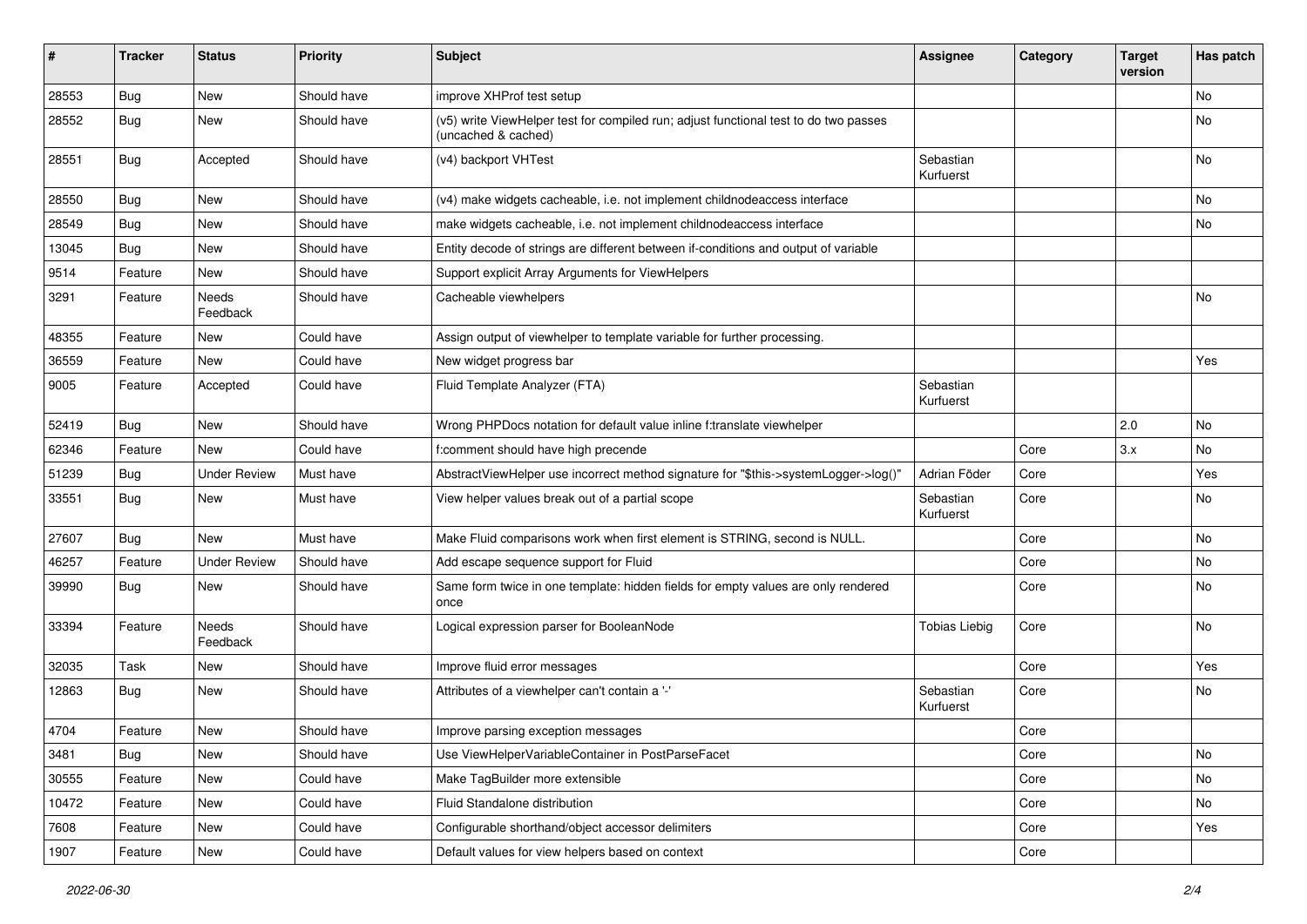| #     | <b>Tracker</b> | <b>Status</b>            | <b>Priority</b> | <b>Subject</b>                                                                                         | Assignee                    | Category           | <b>Target</b><br>version | Has patch      |
|-------|----------------|--------------------------|-----------------|--------------------------------------------------------------------------------------------------------|-----------------------------|--------------------|--------------------------|----------------|
| 46289 | Bug            | <b>Needs</b><br>Feedback | Should have     | Enable Escaping Interceptor in XML request format                                                      |                             | View               | 2.0.1                    | <b>No</b>      |
| 38369 | <b>Bug</b>     | <b>New</b>               | Must have       | Resource ViewHelpers should not fall back to request package                                           |                             | View               |                          | No             |
| 45394 | Task           | <b>New</b>               | Should have     | Forwardport Unit test for standalone view                                                              |                             | View               |                          | No             |
| 43072 | Task           | New                      | Should have     | Remove TOKENS for adding templates fallback in Backporter                                              |                             | View               |                          | No             |
| 60181 | Feature        | <b>New</b>               | Could have      | Caching mechanism for Fluid Views/Templates                                                            |                             | View               |                          | No             |
| 8989  | Feature        | <b>Needs</b><br>Feedback | Could have      | Search path for fluid template files                                                                   |                             | View               |                          | No             |
| 44234 | Bug            | <b>Under Review</b>      | Should have     | selectViewHelper's sorting does not respect locale collation                                           |                             | ViewHelpers        | 2.1                      | No             |
| 43346 | Feature        | <b>Under Review</b>      | Should have     | Allow property mapping configuration via template                                                      | Karsten<br>Dambekalns       | ViewHelpers        | 2.1                      | N <sub>o</sub> |
| 60856 | Bug            | <b>New</b>               | Must have       | Target attribute not supported by the form viewhelper                                                  |                             | <b>ViewHelpers</b> |                          | Yes            |
| 59057 | Bug            | <b>Under Review</b>      | Must have       | Hidden empty value fields shoud be disabled when related field is disabled                             | <b>Bastian</b><br>Waidelich | ViewHelpers        |                          | No             |
| 51100 | Feature        | New                      | Must have       | Links with absolute URI should have the option of URI Scheme                                           |                             | <b>ViewHelpers</b> |                          | No             |
| 40064 | Bug            | New                      | Must have       | Multiselect is not getting persisted                                                                   |                             | ViewHelpers        |                          | No             |
| 33628 | Bug            | <b>Needs</b><br>Feedback | Must have       | Multicheckboxes (multiselect) for Collections don't work                                               | Christian Müller            | <b>ViewHelpers</b> |                          | No             |
| 65424 | Bug            | <b>Under Review</b>      | Should have     | SelectViewHelper must respect option(Value Label)Field for arrays                                      |                             | <b>ViewHelpers</b> |                          | No             |
| 60003 | Feature        | New                      | Should have     | Add required-Attribute to f:form.password                                                              |                             | <b>ViewHelpers</b> |                          | No             |
| 58862 | Bug            | Needs<br>Feedback        | Should have     | FormViewHelper doesn't accept NULL as value for \$arguments                                            | Bastian<br>Waidelich        | <b>ViewHelpers</b> |                          | Yes            |
| 54284 | Bug            | New                      | Should have     | Default Option for Switch/Case VH                                                                      |                             | <b>ViewHelpers</b> |                          | No             |
| 54195 | Task           | New                      | Should have     | Rename and move FormViewHelper's errorClass value, currently 'f3-form-error'                           | Adrian Föder                | <b>ViewHelpers</b> |                          | No             |
| 49600 | Bug            | New                      | Should have     | f:form tag shown as a HTML on frontend                                                                 |                             | <b>ViewHelpers</b> |                          | No             |
| 39936 | Feature        | New                      | Should have     | registerTagAttribute should handle default values                                                      |                             | <b>ViewHelpers</b> |                          | No             |
| 37619 | Bug            | New                      | Should have     | Fatal Error when using variable in name attribute of Section ViewHelper                                |                             | <b>ViewHelpers</b> |                          | No             |
| 36410 | Feature        | New                      | Should have     | Allow templates to send arguments back to layout                                                       |                             | <b>ViewHelpers</b> |                          | No             |
| 34682 | Bug            | <b>Under Review</b>      | Should have     | Radio Button missing checked on validation error                                                       |                             | <b>ViewHelpers</b> |                          | No             |
| 30937 | Bug            | <b>New</b>               | Should have     | CropViewHelper stringToTruncate can't be supplied so it can't be easily extended                       |                             | ViewHelpers        |                          | Yes            |
| 10911 | Task           | <b>New</b>               | Should have     | Tx Fluid ViewHelpers Form AbstractFormViewHelper->renderHiddenIdentityField<br>should be more reliable |                             | <b>ViewHelpers</b> |                          | No             |
| 9950  | Task           | New                      | Should have     | Binding to nested arrays impossible for form-elements                                                  |                             | ViewHelpers        |                          |                |
| 8648  | Bug            | New                      | Should have     | format.crop ViewHelper should support all features of the crop stdWrap function                        |                             | ViewHelpers        |                          | No             |